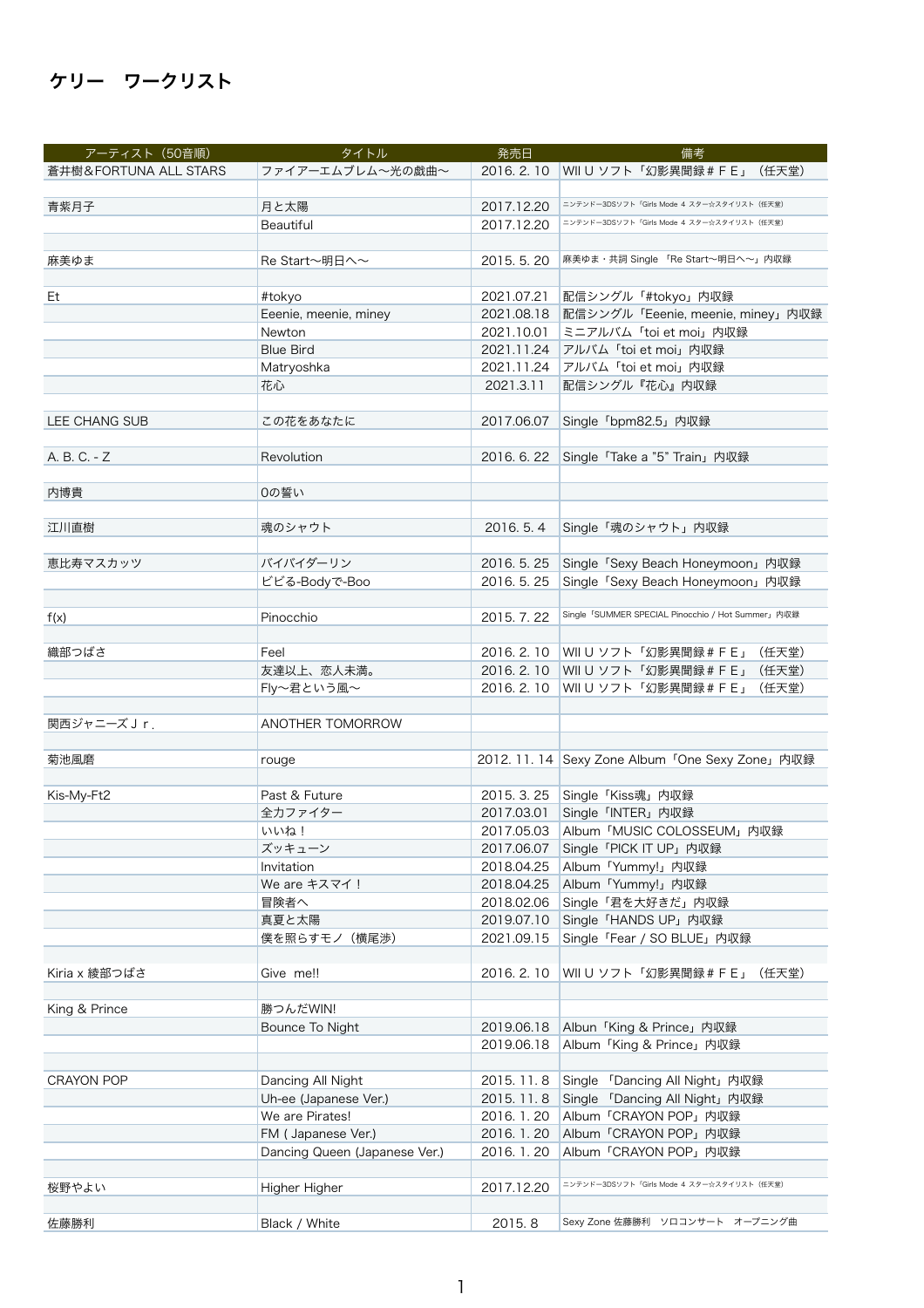| さんみゅ~           | 春が来て僕たちはまた少し大人になる            | 2014.3.9                 | Single「春が来て僕たちはまた少し大人になる」内収録                     |
|-----------------|------------------------------|--------------------------|--------------------------------------------------|
|                 | 純情マーメイド                      | 2014.7.2                 | Single 「純情マーメイド」内収録                              |
|                 | キスをください                      | 2014.7.2                 | Single 「純情マーメイド」内収録                              |
|                 | ハレルヤ                         | 2014.8.6                 | Album「未来地図」内収録                                   |
|                 |                              |                          |                                                  |
| 島谷ひとみ           | ホーム・スイート・ホーム                 | 2014.7.16                | 井上慎二郎・共詞 ALBUM「本日、都内、某所」内収録                      |
| ジャニーズWEST       | for now and forever          | 2014. 10. 8              | Single 「ジパング・おおきに大作戦」内収録                         |
|                 | Rainbow Dream                | 2014.4.23                | Single 「ええじゃないか」MY BEST CD盤内収録                   |
|                 | 浪速一等賞!                       | 2014.4.23                | 浅利進吾·共詞 ジャニーズWEST Single「ええじゃないか」内収録             |
|                 | Wake UP!!                    | 2014.8.6                 | Album「go WEST よーいドン!」内収録                         |
|                 |                              |                          |                                                  |
| ジャニーズJr.        | 僕らはMysterious                | 2020.1.8                 | Live DVD「素顔4」内収録                                 |
|                 |                              |                          |                                                  |
| 鈴木愛理            | たぶんね、                        | 2018.6.6                 | Album 「Do me a favor」内収録                         |
|                 | いいんじゃない                      | 2018.6.6                 | Album 「Do me a favor」内収録                         |
|                 |                              |                          |                                                  |
| <b>SNUPER</b>   | キセキまで数センチ                    | 2017.12.13               | Single 「Stand by me」内収録                          |
| Sexy Zone       | <b>GAME</b>                  |                          | 2012. 11. 14 Album 「One Sexy Zone」内収録            |
|                 | With you                     | 2011.11.6                | Single 「Sexy Zone」内収録                            |
|                 | 待ったなんてなしっ!                   | 2014. 5. 14              | Single 「King & Queen & Joker」内収録                 |
|                 | いつまでもいつまでも                   | 2019.3.12                | Album「PAGES」内収録                                  |
|                 | $O \triangle \Box$           | 2020.1.5                 | Album 「POP x STEP!?」内収録                          |
|                 | Prism                        | 2021.08.04               | Single「夏のハイドレンジア」内収録                             |
|                 |                              |                          |                                                  |
| <b>SOLIDEMO</b> | There is                     | 2017.1.18                | Mini Album「Further」内収録                           |
|                 | Forever young                | 2019.8.14                | Single 「Forever young」内収録                        |
|                 |                              |                          |                                                  |
| 滝沢歌舞伎2018       | <b>Thousand Suns</b>         | 2018.11.21               | 滝沢秀明主演、三宅健出演舞台「滝沢歌舞伎2018」DVD&Blu-ray内収録          |
|                 |                              |                          |                                                  |
| 玉森裕太            | Only One                     | 2014.7.2                 | 玉森裕太·共詞 ALBUM「Kiss My Journey」内収録                |
|                 |                              |                          |                                                  |
| Cheeky Parade   | <b>SUPER STAR</b>            | 2016.6.1                 | Album 「Cheeky Parade II」 内収録                     |
|                 |                              |                          |                                                  |
| 超特急             | Magnifique                   | 2021.11.10               | Album 「Dance Dance Dance」内収録                     |
|                 |                              |                          |                                                  |
| Chuning Candy   | Happy Happy                  | 2019.06.26               | Single 「19 - nineteen - 」内収録                     |
|                 |                              |                          | Album「TOMORROW」内収録                               |
| 東方神起            | This is my love              | 2018.09.19<br>2018.09.19 |                                                  |
|                 | Yippie Ki Yay<br>Hot Hot Hot | 2019.07.31               | Album「TOMORROW」内収録                               |
|                 |                              | 2019.10.16               | Single「Hot Hot Hot / ミラーズ」内収録<br>Album「XV」内収録    |
|                 | Manipulate                   |                          |                                                  |
|                 | Hot Sauce                    | 2019.10.16               | Album「XV」内収録                                     |
|                 | Six in the morning           | 2019.10.16               | Album「XV」内収録                                     |
|                 | Guilty<br>Master             | 2019.10.16<br>2019.10.16 | Album「XV」内収録<br>Album「XV」内収録                     |
|                 | Like Snow-White              | 2022.03.16               |                                                  |
|                 | <b>MAHOROBA</b>              | 2022.03.16               | Mini Album「Epitaph」内収録<br>Mini Album「Epitaph」内収録 |
|                 | Storm chaser                 | 2022.03.16               | Mini Album「Epitaph」内収録                           |
|                 |                              |                          |                                                  |
| 中島健人 / 菊池風磨     | <b>Electric Shock</b>        | 2016. 2. 24              | Album 「Welcome to Sexy Zone」内収録                  |
|                 |                              |                          |                                                  |
| 中野タツヤ           | Be with you                  | 2018.3.14                | Album「劇団アルタイルソロシリーズコレ                            |
|                 |                              |                          |                                                  |
| <b>Nissy</b>    | <b>NA</b>                    | 2019.6.24                | デジタル配信シングル「NA」内収録(Takahiro Nishijima, 宏美共作)      |
| ハニカムトーキョー       | ハニカムのだ!!                     | 2018.12.5                | 4th Single 「SHAKEな                               |
|                 |                              |                          |                                                  |
| <b>BTOB</b>     | 今すぐここでKISSを交わそうよ             | 2016.12.7                | MINHYUK / PENIEL / ILHOON ·                      |
|                 | Dear Bride                   | 2016. 2. 24              | MINHYUK / PENIEL · 共詞                            |
|                 | また会えるから                      | 2016. 2. 24              | MINHYUK / PENIEL / ILHOON $\cdot$                |
|                 |                              |                          |                                                  |
| <b>Beverly</b>  | <b>JUMP!</b>                 | 2018.06.20               | Album「24」内収録                                     |